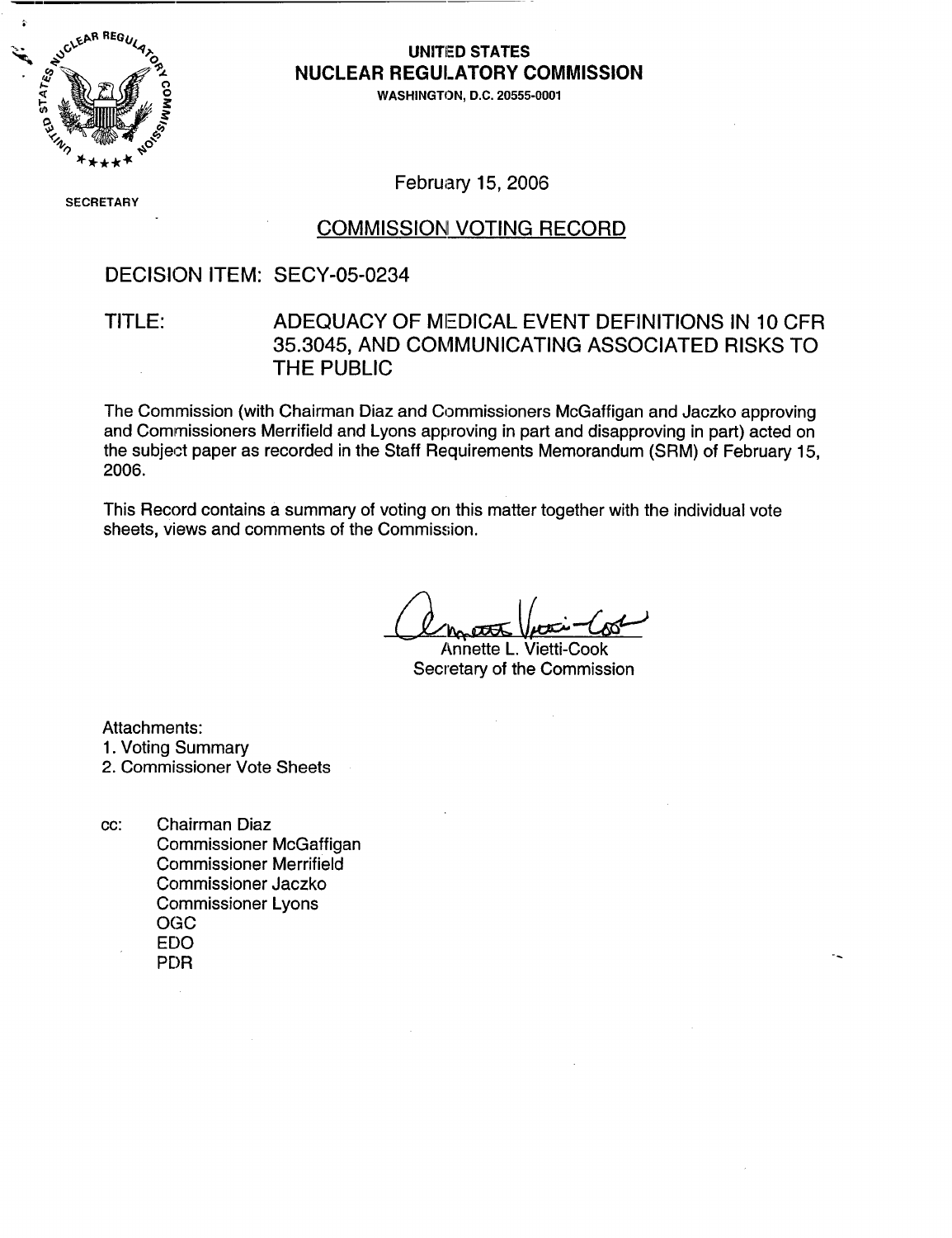# VOTING SUMMARY - SECY-05-0234

### RECORDED VOTES

|                         |              |    | NOT | APRVD DISAPRVD ABSTAIN PARTICIP COMMENTS | DATE    |
|-------------------------|--------------|----|-----|------------------------------------------|---------|
| CHRM. DIAZ              | X            |    |     | X                                        | 1/12/06 |
| <b>COMR. McGAFFIGAN</b> | $\mathsf{X}$ |    |     | X                                        | 1/25/06 |
| <b>COMR. MERRIFIELD</b> | X            | X. |     | X                                        | 2/3/06  |
| COMR. JACZKO            | X            |    |     | X                                        | 2/6/06  |
| <b>COMR. LYONS</b>      | X            |    |     | Х                                        | 2/4/06  |

# COMMENT RESOLUTION

In their vote sheets, Chairman Diaz and Commissioners McGaffigan and Jaczko approved and Commissioners Merrifield and Lyons approved in part and disapproved in part the staff's recommendation and provided some additional comments. Subsequently, the comments of the Commission were incorporated into the guidance to staff as reflected in the SRM issued on February 15, 2006.

 $\sim$   $\epsilon$ 

 $\sim$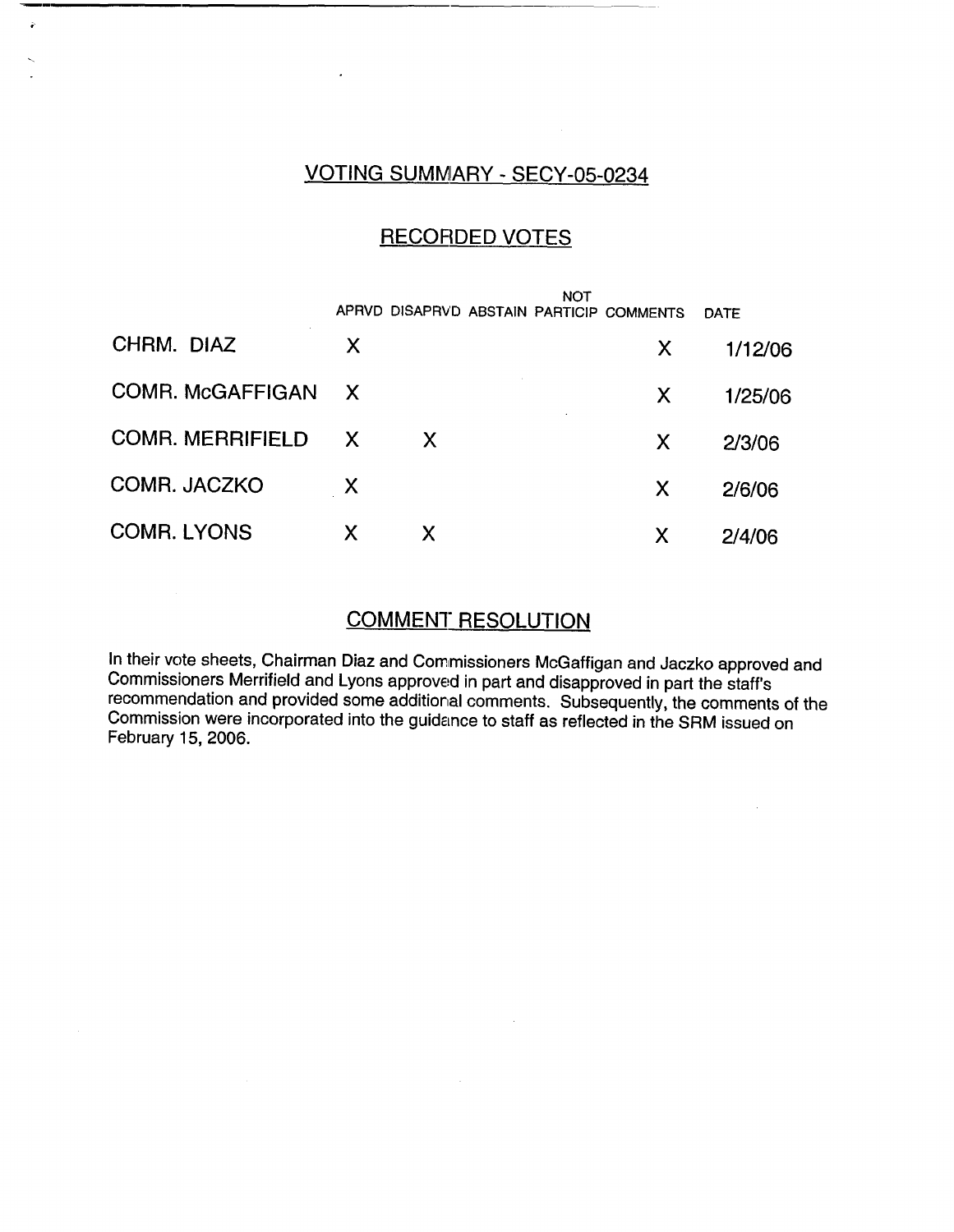# RESPONSE SHEET

Annette Vietti-Cook, Secretary TO:

CHAIRMAN DIAZ FROM:

SUBJECT: **SECY-05-0234** - **ADEQUACY OF MEDICAL EVENT** DEFINITIONS IN 10 CFR 35.3045, AND **COMMUNICATING ASSOCIATED RISKS TO THE** PUBLIC

Approved  $X$   $\bigcup$  pisapproved \_\_\_\_\_\_\_\_ Abstair Not Participating

COMMENTS:

I commend the staff and the ACMUI for providing sound and reasonable advice on these topics.

SIGNATE

DATE

Entered on "STARS" Yes  $\nu$ No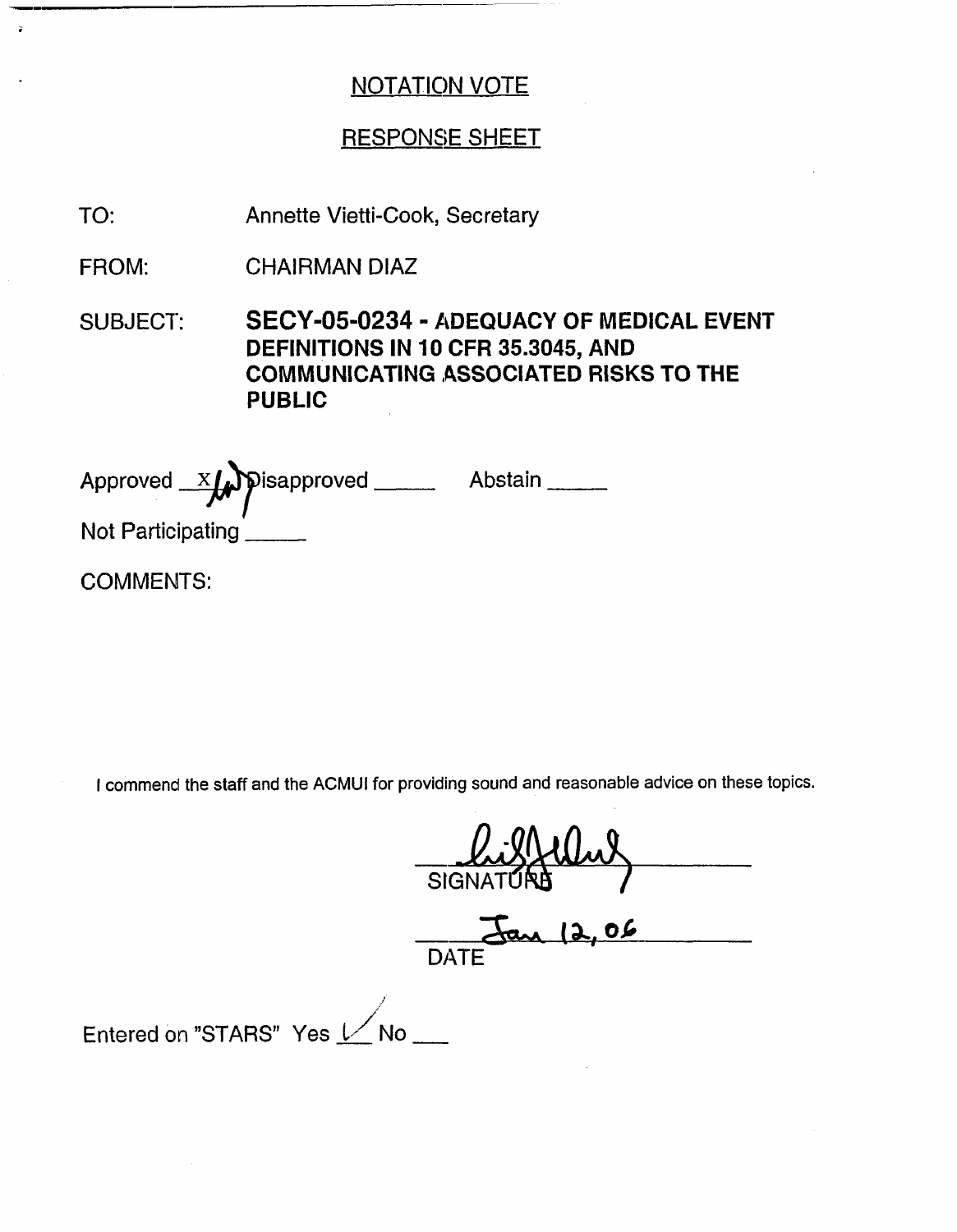# RESPONSE SHEET

- TO: Annette Vietti-Cook, Secretary
- FROM: COMMISSIONER MCGAFFIGAN
- SUBJECT: SECY-05-0234 ADEQUACY OF MEDICAL EVENT DEFINITIONS IN 10 CFR 35.3045, AND COMMUNICATING ASSOCIATED RISKS TO THE PUBLIC

| Approved $X$ Disapproved ______ | Abstain |
|---------------------------------|---------|
| Not Participating               |         |

# COMMENTS:

See attached comments.

(Juan 1/1 ) you **SIGNATURE** ص٥٥ DA *1i4*

Entered on "STARS" Yes  $K$  No  $\blacksquare$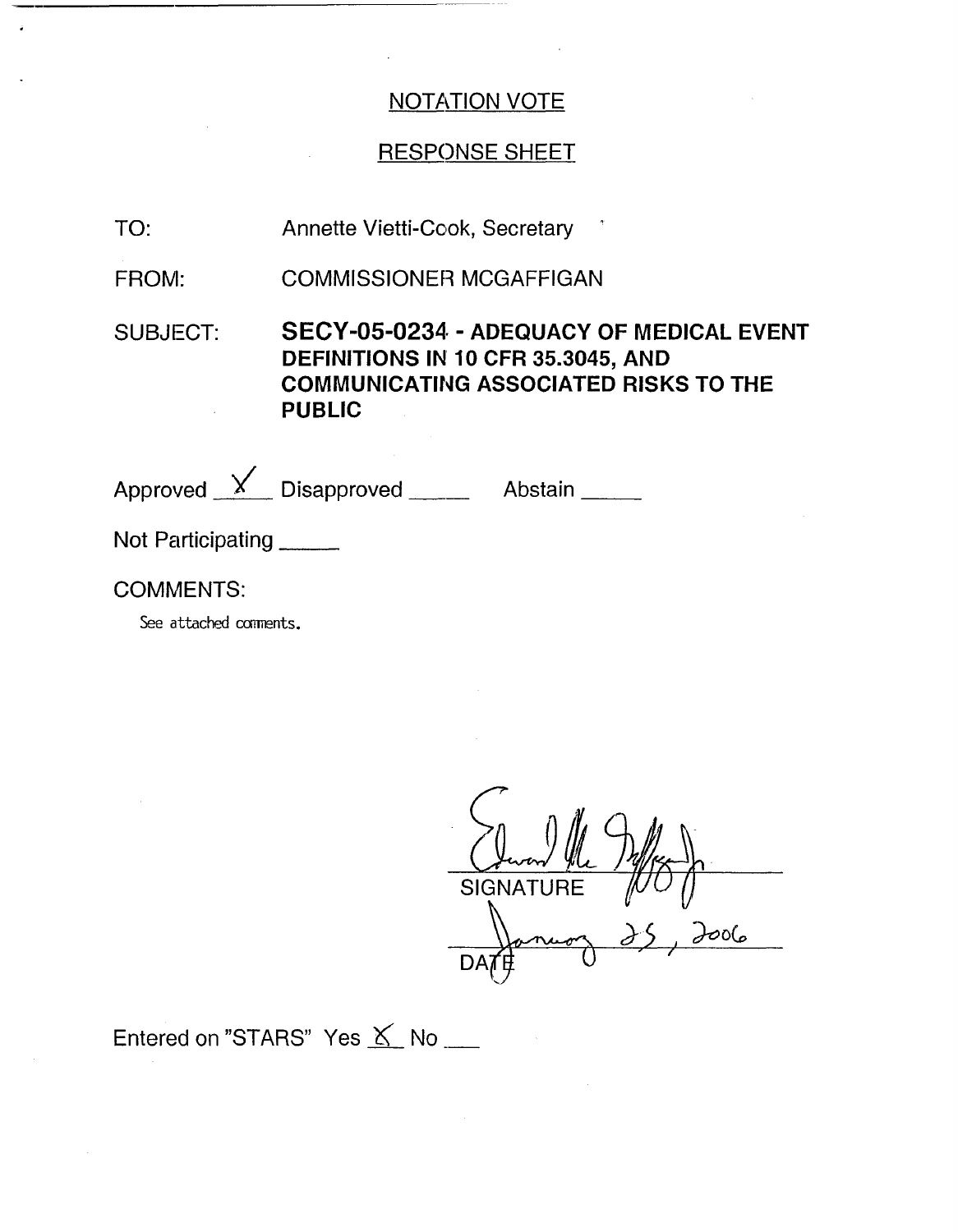#### Commissioner McGafficin's Comments on SECY-05-0234

I approve the staff's recommendations in SECY-05-0234, which address: (1) the ±20 percent delivered dose variation in 10 CFR 35.3045(a), as an appropriate threshold for ME reporting for all medical use modalities except permanent implant brachytherapy; (2) development of a rulemaking plan, as proposed by the staff; and (3) actions to improve public understanding of the risks associated with medical events (MEs).

Regarding the topic of improving public understanding of the risks associated with MEs, I initially found it troubling that the staff had not endorsed and supported the first four of the five recommendations (staff also accepted one suggestion) provided by the Advisory Committee on Medical Uses of Isotopes (ACMUI). The ACMUI has obviously taken great care to develop its recommendations, which are rooted in the considerable combined experience and knowledge of the individual members. I feel it is appropriate to caution the staff that, in general, when it considers this or any other Commission advisory committee's recommendations, it should never feel that its hands are bound inextricably to past Commission decisions. Upon appropriate reflection and consideration of changing circumstances or new information, the staff should always make its recommendations to the Commission on the basis of the best current policy and the best current regulatory practice -- and not solely on past precedents established by the Commission. The Commission can change its decisions.

In this case, I have examined in more detail each of the rejected ACMUI recommendations and find myself in agreement with the staff for the reasons outlined below:

In its first recommendation for improving public communication, the ACMUI suggests that the patient reporting requirement in 10 CFR 35.:3045(e) be amended to require informing the patient and/or friends and relatives of MEs only if the licensee determines that the ME may have harmed the patient, could potentially harm the patient, or is materially relevant to the patient's future medical treatment decisions. This is an issue with which the Commission grappled in the Part 35 rulemaking. We may not have reached a perfect solution. But, the ACMUI's third criterion for deciding whether to notify patients, which is whether it is "materially relevant to the patient's future medical treatment decisions," would seemingly capture all MEs, insofar as patients are, or should be, generally concerned with the quality of care provided. So, I'm not sure the ACMUI recommendation is any better than the existing provision.

In its second public communication recommendation, the ACMUI raises the issue of licensee liability. Specifically, ACMUI recommends that the licensee's identity be kept out of the public record. In its October 2005 meeting, the discussion of this item led to a follow-on recommendation on this issue, which is that the staff should withhold ME reporting data from the public until the ME can be confirmed. The staff endorses and supports this latter recommendation, which I feel addresses the core issue in this ACMUI recommendation -- that licensees not be burdened with the public and patient perception problems that arise from the fraction of initially-reported events (10-25%) that are not later confirmed as MEs.

In its third recommendation, ACMUI encouraged NRC to develop a more graded and riskinformed process for responding to ME reports that ties the intensity and immediacy of its inspection response to individual patient risk and public health implications of the event. In response, the staff expressed several clear and concise reasons why it feels that its reactive inspections are already graded and risk-informed. From my reading of the transcript of the October 2005 ACMUI meeting, the ACMUI did not seem in particular disagreement with the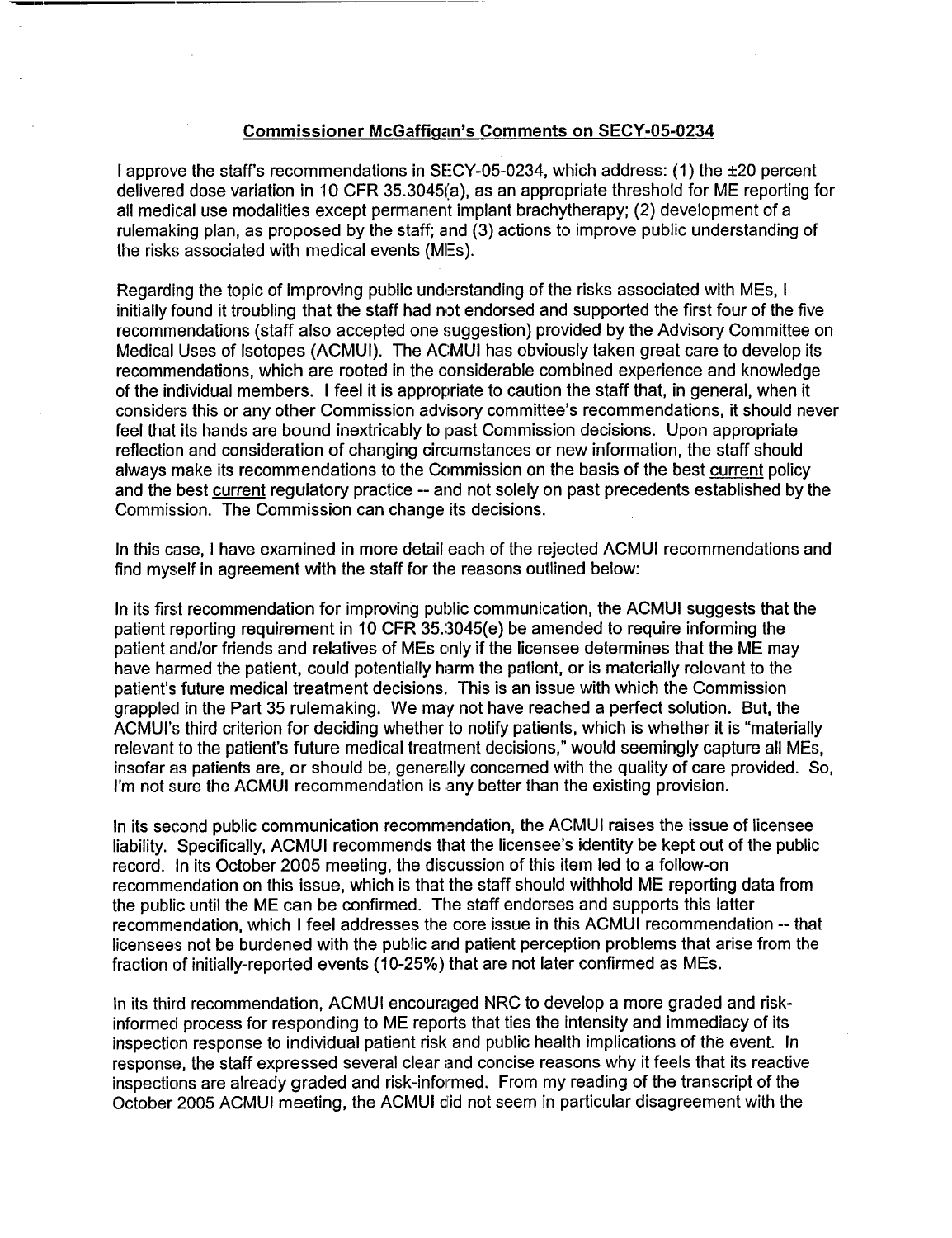staff's position. In fact, one member noted, without opposition, that the staff's position "fulfills the spirit" of the ACMUI recommendation. I am, therefore, inclined to agree with the staff on this matter that this recommendation is already NRC policy.

The ACMUl's fourth public communication recommendation, to extend the 24-hour notification requirement to 7 days for those MEs that have not harmed the patient, have little potential to harm the patient, or are not materially relevant to the patient's future medical treatment decisions, would also appear to be partially addressed by a 5-day delay in public disclosure of MEs to allow time for them to be confirmed. I support the staff's view that the 24-hour requirement permits NRC to conduct a timely, thorough, systematic, and formal assessment in a manner which is consistent with other reporting requirements for licensed material. Also, as stated above, the staff support and endorse the ACMUl's October 2005 recommendation on public communication, which I feel addresses the core issue in this ACMUI recommendation - that licensees not be burdened with the public and patient perception problems that arise from the fraction of initially-reported events (10-25%) that are not later confirmed as MEs.

Finally, in addition to the four specific means by which staff intends to communicate the guiding principles for ME definitions (article in NMS'S Licensee Newsletter, Regulatory Information Summary, letters/discussions, and Event Summary footnotes), staff should develop a Fact Sheet or Backgrounder for publication on NRC's website. This will ensure that a concise summary of NRC's key messages on this topic is readily-available and retrievable.

 $\left\{\begin{matrix} 1 & 0 \\ 0 & 0 \end{matrix}\right\}$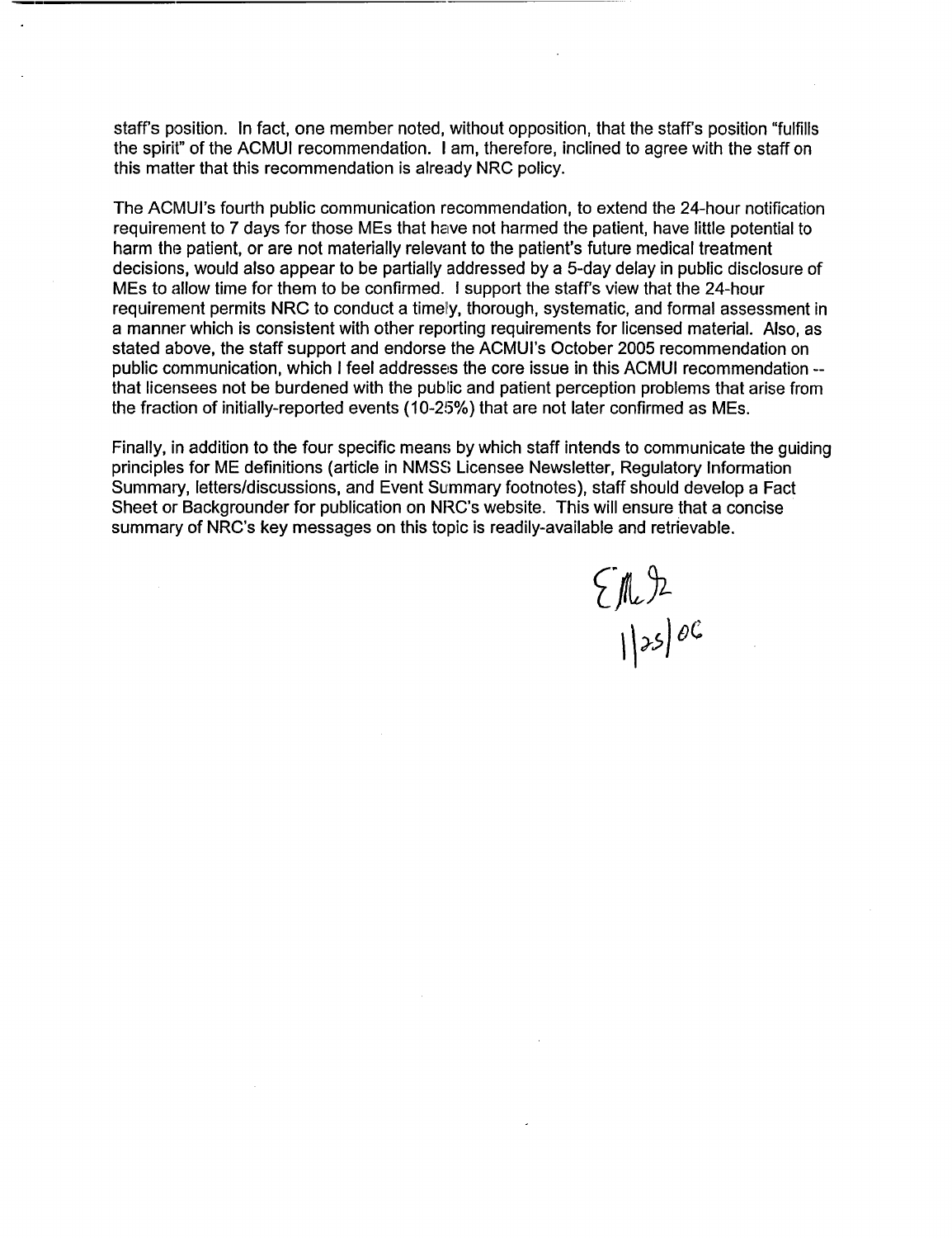### RESPONSE SHEET

Annette Vietti-Cook, Secretary TO:

COMMISSIONER MERRIFIELD FROM:

SUBJECT: **SECY-05-0234 \*- ADEQUACY OF MEDICAL EVENT** DEFINITIONS IN 10 CFR 35.3045, AND **COMMUNICATING ASSOCIATED RISKS TO THE** PUBLIC

Approved <u>V</u> Disapproved **D** Abstain

Not Participating

COMMENTS:

See attached comments.

SIGNATURE

DATE  $\angle$ 

Entered on "STARS" Yes  $\nu$  No \_\_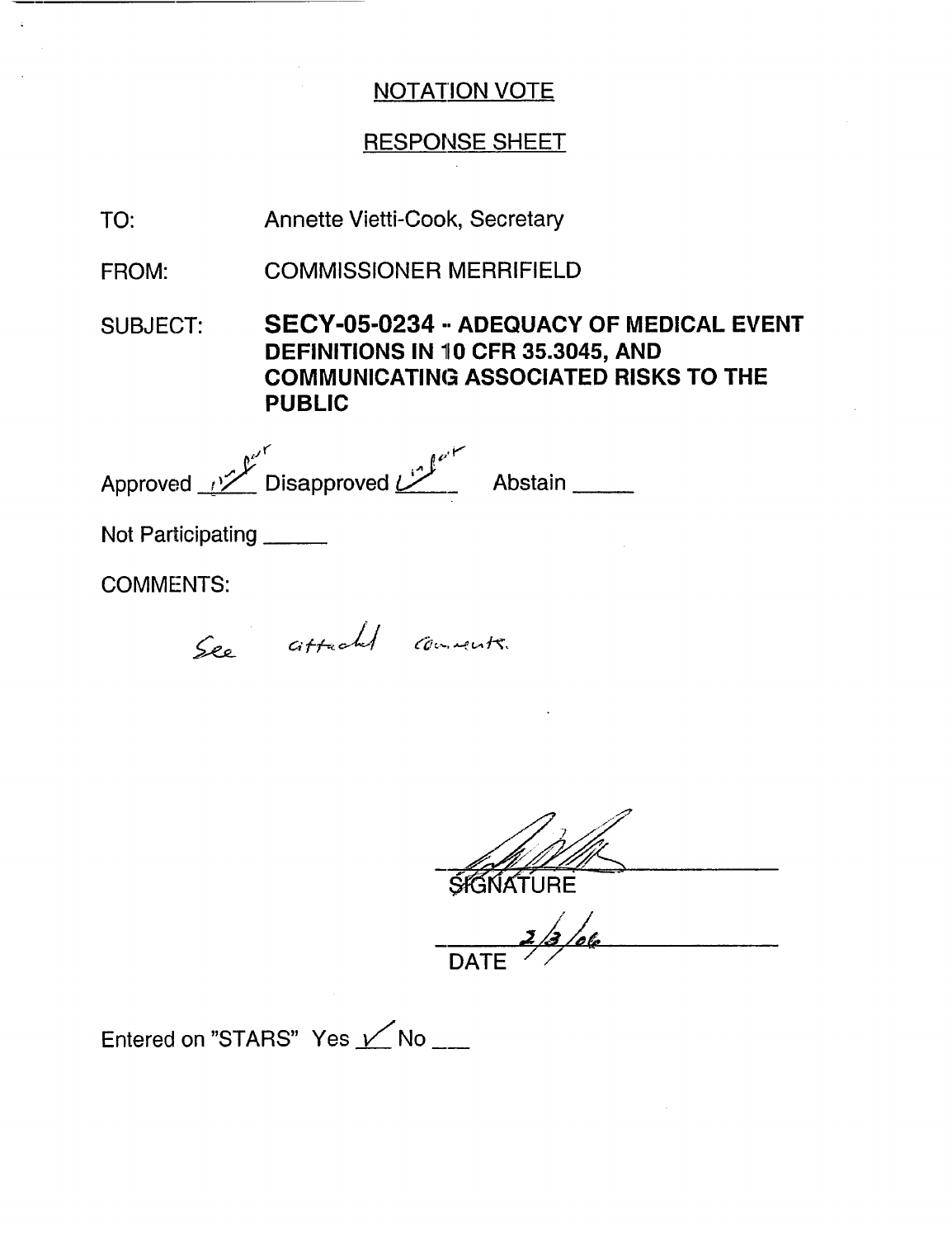#### Comments from Commissioner Merrifield on SECY-05-0234:

I approve, as modified in the following paragraphs, the staff recommendations concerning medical event definitions and communication of associated risks to the public.

I want to recognize and compliment both the staff and the Advisory Committee on the Medical Uses of Isotopes (ACMUI) in developing the recommendations currently before the Commission. Revising our medical regulations (10 CFR Part 35) and procedures have been a significant activity throughout my tenure as a Commissioner. A major revision to 10 CFR Part 35 was issued several years ago. This was followed by an intense rulemaking activity focused on training and experience requirements. As a result of continuing concerns raised by the medical community, the Commission directed the staff, with the assistance of ACMUI, to focus on the definition of medical events and better communication of medical events. This paper was provided in response to that direction and represents a quality product on the part of both the staff and ACMUI. SECY-05-0234 does a good job articulating and documenting the basis for the plus or minus 20% criteria for determining if a medical event has occurred. As modified in the following two paragraphs, I approve the staff recommendations in SECY-05-0234 as well as the staff resolution of the comments by ACMUI. Many of these efforts can be implemented without rulemaking and staff should proceed to implement them as appropriate.

First, I disapprove the staff proposal to develop a rulemaking plan. Staff should proceed directly with the development of a proposed rule. The original purpose of requiring staff to develop a rulemaking plan was to obtain Commission buy in before committing potentially significant staff resources to developing a proposed rule. In SECY-05-0234, the Commission has enough information to determine that this rulemaking effort is necessary. Therefore, staff should proceed to the proposed rulemaking stage. I anticipate that the staff plan for developing the proposed rule would follow a path very similar to the activities associated with the effort for the training and experience rulemaking, with public input on the drafting of the proposed rule. By this vote, I am not establishing a priority for this effort. Staff should develop whatever data is necessary to properly prioritize the activity and provide an information paper to the Commission outlining the schedule, activities, and priority for completing the effort. If the Commission wants to modify the schedule, planned activities, or staff determined priority, staff will be appropriately directed at that time.

My second comment concerns the staff plans to publically communicate generic issues related to the definition of medical events. As part of this plan, staff should also prepare a fact sheet for the Office of Public Affairs and its regional offices.

 $\frac{1}{3}$ /3/05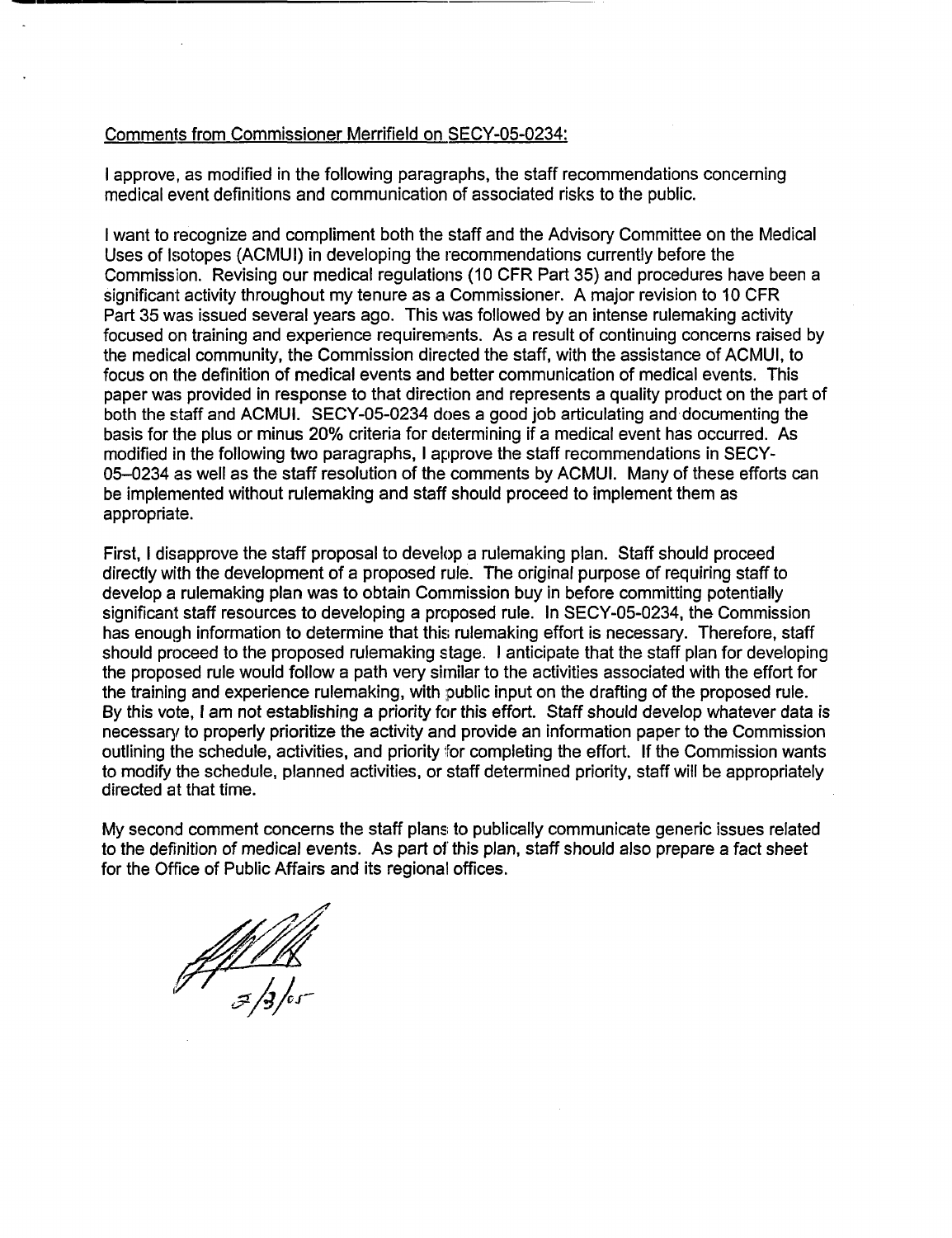# RESPONSE SHEET

TO: Annette Vietti-Cook, Secretary

FROM: COMMISSIONER JACZKO

SUBJECT: SECY-05-0234 - ADEQUACY OF MEDICAL EVENT DEFINITIONS IN 10 CFR 35.3045, AND COMMUNICATING ASSOCIATED RISKS TO THE PUBLIC

Approved <u>X D</u>isapproved Abstain

Not Participating

COMMENTS:

See attached comments.

| <b>SIGNATURE</b> |
|------------------|
| $^{\prime}$ 6/06 |
| <b>DATE</b>      |

Entered on "STARS" Yes  $X$  No  $\_\_\_\_\$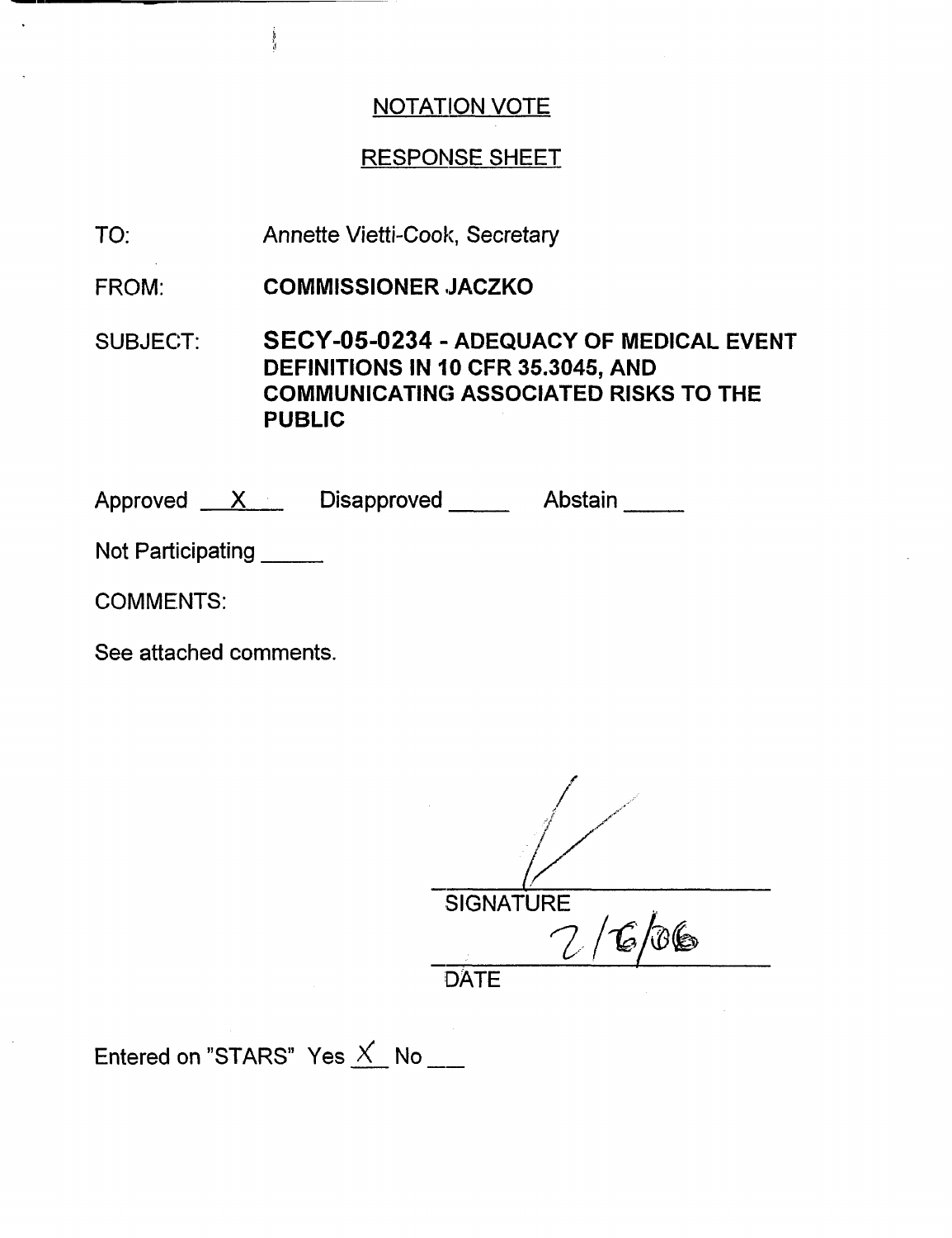#### **Commissioner Jaczko's Comments on SECY-05-0234 Adequacy of Medical Event Definitions in 10 CFR 35.3045, and Communicating Associated Risks to the Public**

I approve the staff's recommendations in SECY-05-0234 to retain the reporting and notification provision in 10 CFR 35.3045 if the prescribed dose differs by more or less than 20 percent, and the staff actions to improve public understanding of the risks associated with medical events (MEs).

In approving the staff's recommendations to improve the public communication of MEs and retain the prescribed dose variation in 10 CFR 35.3045, I am aware of the unique challenges we face in balancing the safety of the public against intruding unnecessarily into the practice of medicine. I believe the staff, in considering the recommendations of the Advisory Committee on the Medical Uses of Isotopes (ACMUI), has provided the Commission with a set of recommendations that continues to allow us to fulfill our statutory mandate to protect the public while recognizing the important role of the authorized user in administering byproduct materials to patients. Therefore, I approve of the staff's recommendations in this area because I believe it strikes the right balance between the needs of the Commission, the public, and those in the regulated community.

Additionally, I agree with the staff to not support the ACMUI recommendation to keep ME reports out of the public record. As the staff has identified correctly in this paper, the ACMUI's recommendation in regard to ME reporting is counter to the Commission's policy of public openness and transparency in the conduct of agency business. Because this is the one area regulated by the Commission that physically touches the lives of the public everyday I would not support less reporting.

The staff should prioritize this rulemaking effort as appropriate and include it in the next version of the Rulemaking Activity Plan to the Commission.

egory B. Jaczko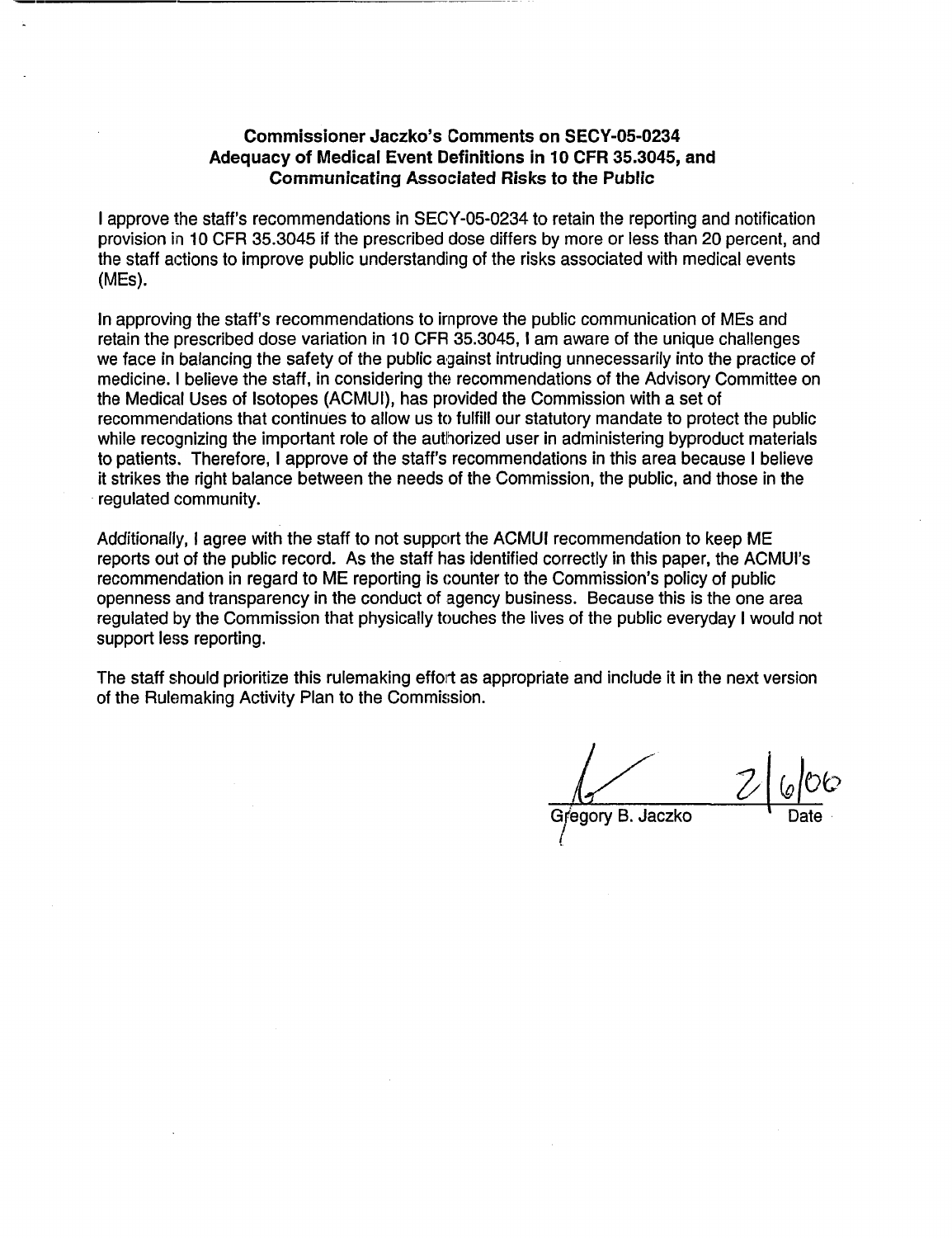# RESPONSE SHEET

- Annette Vietti-Cook, Secretary TO:
- COMMISSIONER lYONS FROM:
- SUBJECT: **SECY-05-0234 ADEQUACY OF** MEDICAL EVENT DEFINITIONS IN **10** CFR 35.3045, AND COMMUNICATING ASSOCIATED RISKS TO THE PUBLIC

Approved <u>in part X</u> Disapproved <u>in part X</u> Abstain

Not Participating

COMMENTS:

See attached comments.

SIGNATURE

DAT

Entered on "STARS" Yes  $X$  No  $\_\_\_\_\$